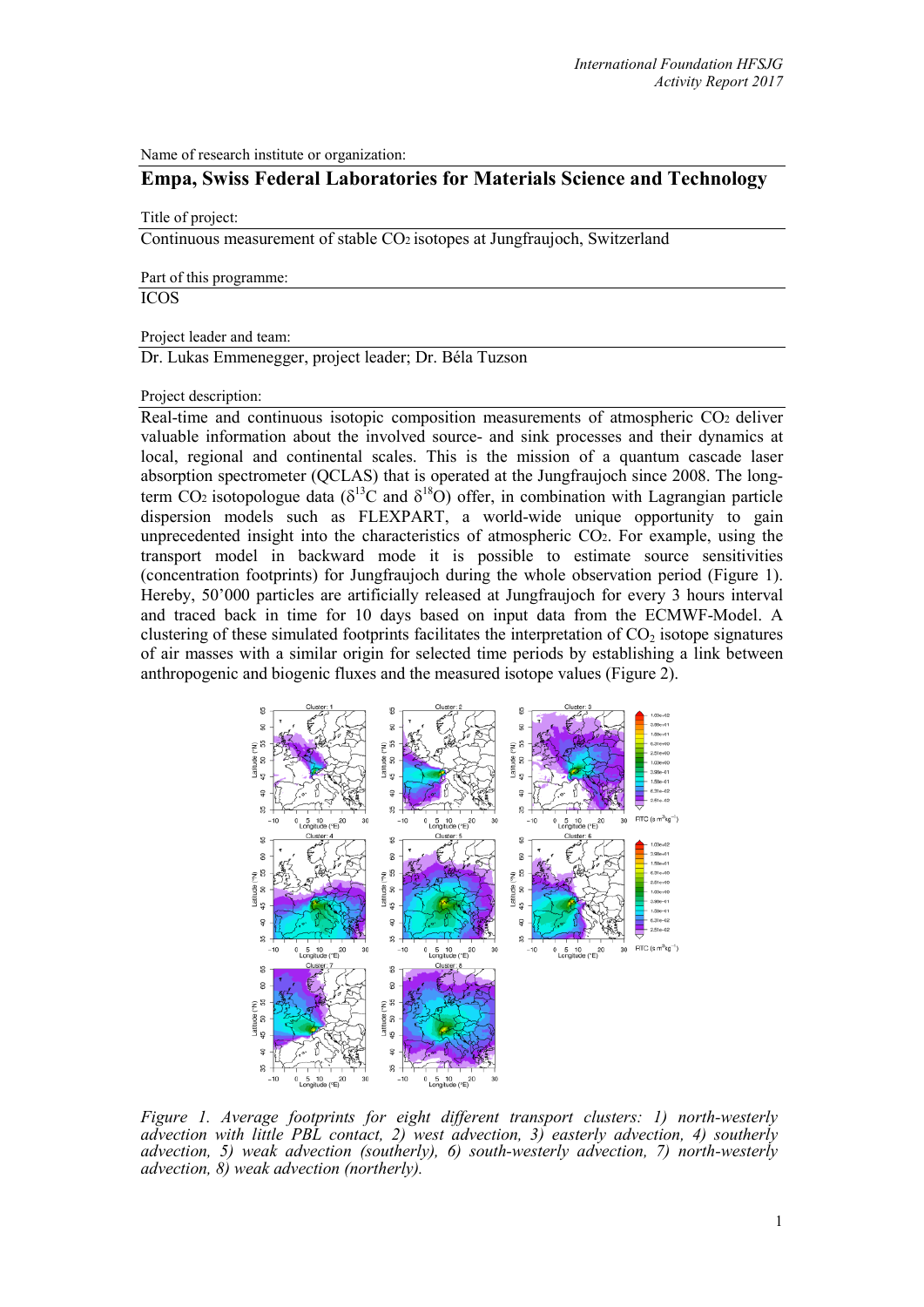

*Figure 2. Scatter plots of*  $\delta^{13}C$  versus  $CO_2$  for the eight transport regimes during Dec 2014.

Differences exist in the  $CO_2$  and  $\delta^{13}C$  patterns for the different clusters. Next step is the improvement of their significance by fostering measurement filtering and transport modelling. In addition, transport modelling is also employed to detect time periods when the arriving air parcels were not in contact with the planetary boundary layer (PBL) for the preceding 5 days but mainly resided in the free troposphere (FT). This yields another criterion for time series analysis. Finally, the additional trace gases simultaneously measured at the Jungfraujoch by the National Air Pollution Monitoring Network (NABEL) allow for investigating various correlations between different species within these clusters.

Key words:

Isotope ratio measurements, carbon dioxide, laser spectroscopy, quantum cascade laser

Collaborating partners/networks:

ICOS – Integrated Carbon Observation System RINGO - Readiness of ICOS for Necessities of integrated Global Observations GAW - Global Atmosphere Watch Max Planck Institute for Biogeochemistry, Jena, Germany University of Berne, Switzerland

Scientific publications and public outreach 2017:

## **Conference papers**

Müller, M., B. Tuzson and L. Emmenegger, Analysis of high resolution isotopic signatures of  $CO<sub>2</sub>$  at the high altitude site Jungfraujoch in the period 2008-2016, EGU, Vienna, Austria, April 23-28, 2017. http://meetingorganizer.copernicus.org/EGU2017/EGU2017-12251.pdf

Müller, M., B. Tuzson, S. Henne and L. Emmenegger, In-situ long-term record of CO<sub>2</sub> isotopic signatures using high-precision laser spectroscopy, 10<sup>th</sup> International Carbon Dioxide Conference, Interlaken, Switzerland, August 21-25, 2017.

## **Magazine and Newspapers articles**

"Internationale Klimaforscher an der Empa - Fieber messen in der Atmosphäre" Empa News, August 24, 2017. https://www.empa.ch/web/s604/ggmt-konferenz